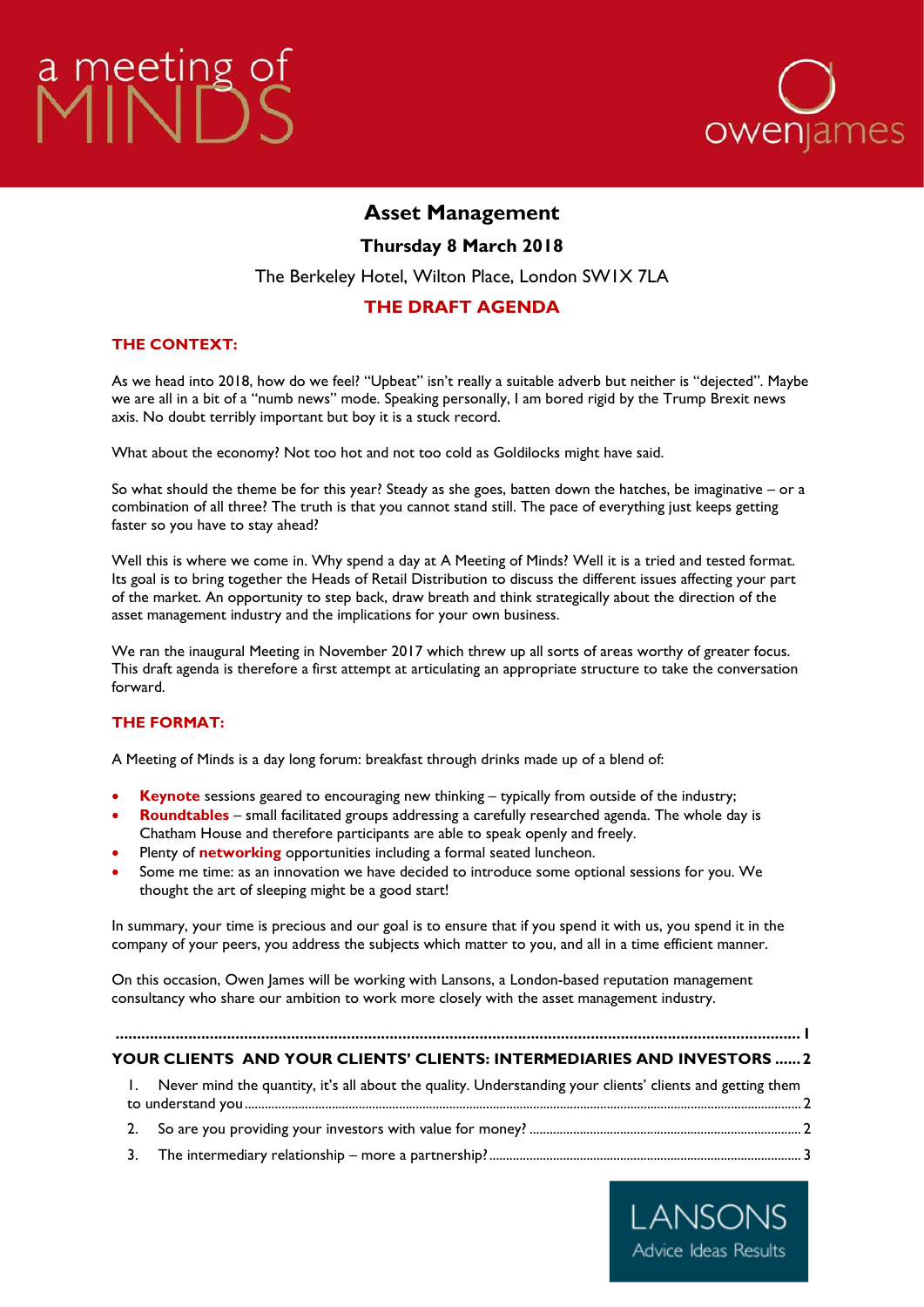| 4.              |                                                                                                    |  |  |
|-----------------|----------------------------------------------------------------------------------------------------|--|--|
|                 |                                                                                                    |  |  |
| 5.              |                                                                                                    |  |  |
|                 |                                                                                                    |  |  |
| 6.              |                                                                                                    |  |  |
| 7.              |                                                                                                    |  |  |
| 8.              |                                                                                                    |  |  |
| 9.              |                                                                                                    |  |  |
|                 |                                                                                                    |  |  |
| 10.             | The big shift: moving from a product push investment centric proposition towards becoming a client |  |  |
| $\mathbf{H}$ .  |                                                                                                    |  |  |
| 12.             |                                                                                                    |  |  |
|                 |                                                                                                    |  |  |
| 13.             |                                                                                                    |  |  |
| $\overline{14}$ |                                                                                                    |  |  |
|                 |                                                                                                    |  |  |
| 15.             |                                                                                                    |  |  |
| 16.             |                                                                                                    |  |  |
| 17.             |                                                                                                    |  |  |

# <span id="page-1-0"></span>**YOUR CLIENTS AND YOUR CLIENTS' CLIENTS: INTERMEDIARIES AND INVESTORS**

#### <span id="page-1-1"></span>**1. NEVER MIND THE QUANTITY, IT'S ALL ABOUT THE QUALITY. UNDERSTANDING YOUR CLIENTS' CLIENTS AND GETTING THEM TO UNDERSTAND YOU**

So who are your investors? Do you know? What level of data do you hold? How do you capture this information?

How much do you know about them? Do you understand them? There is a lot of talk around the big generational shift as the baton is passed to the more tech savvy Millennials: the big transfer of inherited wealth. Are you ready to communicate with them in the way in which they want to be communicated with?

The power of scale means that lower level investors are also becoming increasingly important targets. Are you geared up to working with them?

So this session will look to address the following:

- What level of data are you capturing and how?
- Do you have a strategy to communicate with your intermediated end customer? Might you need to simplify the lingo?
- Is that communication strategy segmented at all? And if so segmented by what?

# <span id="page-1-2"></span>**2. SO ARE YOU PROVIDING YOUR INVESTORS WITH VALUE FOR**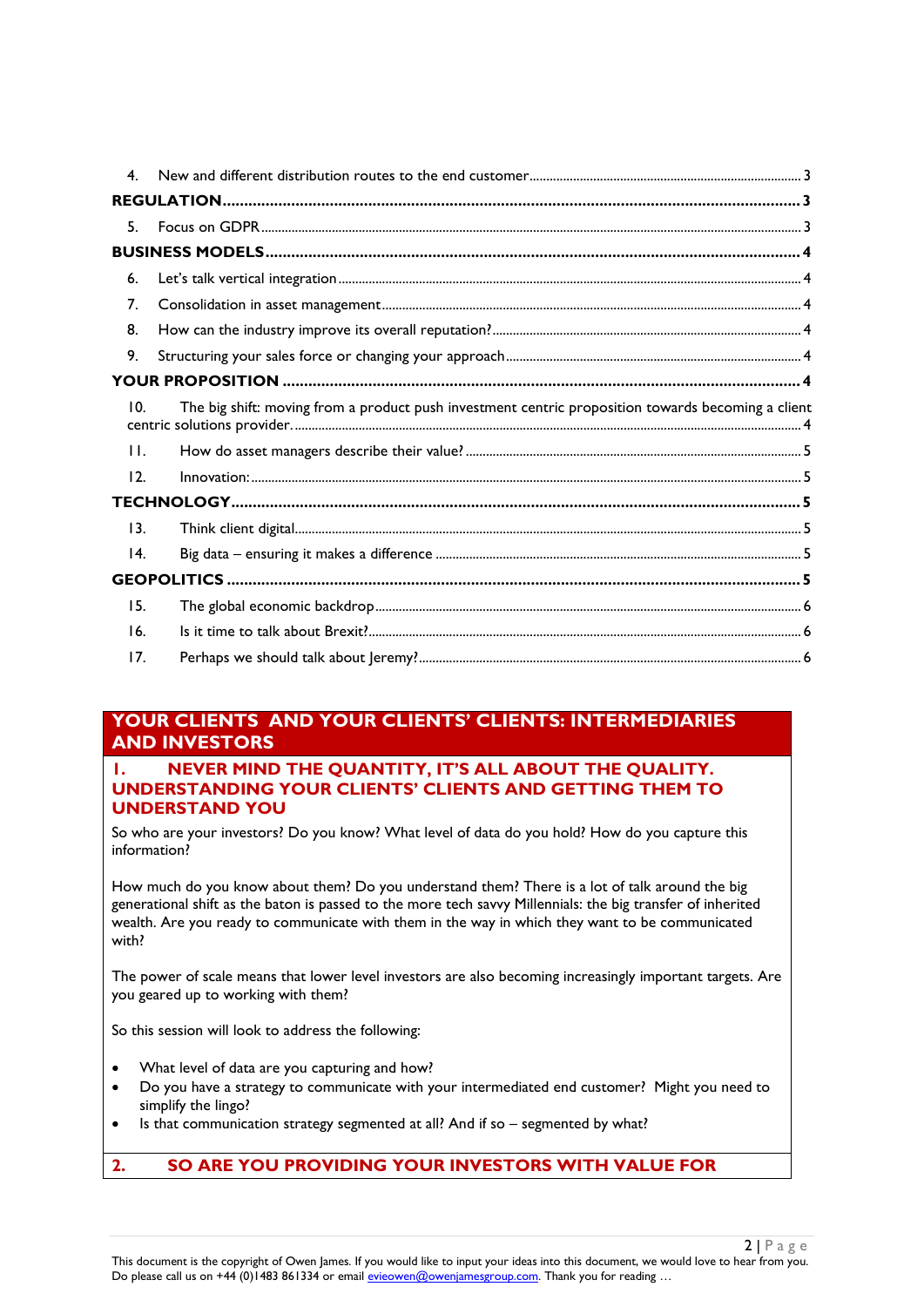#### **MONEY?**

This would appear to be the headline finding from the FCA's recent Asset Management Market Review. The FCA is recommending that both industry and investor representatives agree a standardised template for costs and charges. So are you working on it? As transparency is key it could become the big differentiator?

**All-in fees.** This aligns with the requirements of MiFID II and PRIIPs so might be a good starting point. Do these fees include transaction costs? How does the value chain stack up? The advisers are keen to emphasise their added value in terms of the big plan! Where do the platforms and custodians fit in?

**Performance fees** - only allowed if the fund outperforms its most ambitious target. Are you up for this?

**Share classes** – are you providing best value?

**The use of benchmarks.** Investors need to be in a position to identify how their fund performs against the stated objectives. Are you providing them with that access?

**Data.** Where do you source it from and how granular can you go?

## <span id="page-2-0"></span>**3. THE INTERMEDIARY RELATIONSHIP – MORE A PARTNERSHIP?**

As margins are being squeezed, some asset managers are leveraging their partnerships with the big distributors.

Are you confident that you know what the intermediaries value from the relationship? How joined up are you?

Some thoughts:

- Is your marketing material aligned?
- Sales and advice do you have clearly articulated policies, procedures and guidelines?
- Post sales feedback what is the customer receiving and from where?
- Do you keep a detailed register of complaints?
- How aligned are your managers with the changing needs of your investors should we expect to see a growth in outcome driven solutions?
- How much cultural change is required within both organisations to improve the engagement you are seeking with your end clients?

### <span id="page-2-1"></span>**4. NEW AND DIFFERENT DISTRIBUTION ROUTES TO THE END CUSTOMER**

- Well there is obviously D2C, but what about forming a partnership with a trusted brand?
- The theme of investing via a trusted brand has been a consistent one. The worry for the brand is of course the toxic nature of financial services which can "go wrong" or fail to deliver the expected returns viz the financial crisis.
- The financial services crisis is no longer quite so fresh in the nation's memory "bank" although banks are still struggling to convince the nation that they are total heroes. Who are these days? Certainly no longer the politicians. However the pensions freedoms legislation kick started a bit of a revolution in terms of people taking control and indeed an interest. And that backed up by auto enrolment means that the populous are realising that they need to get with the programme.
- So against that background maybe the timing is now right for you to team up with a trusted brand to launch into this space.

# <span id="page-2-2"></span>**REGULATION**

#### <span id="page-2-3"></span>**5. FOCUS ON GDPR**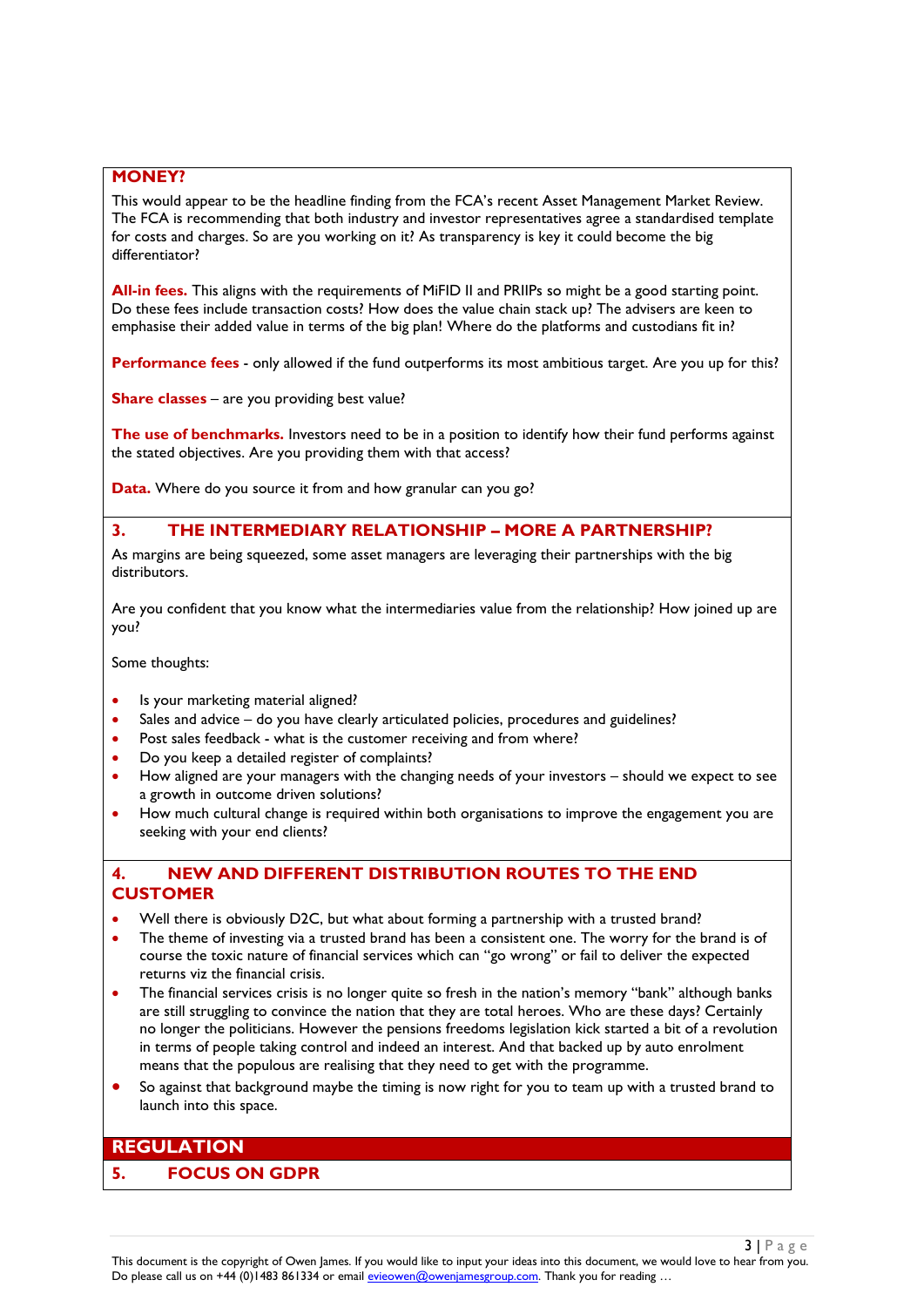How does it affect you? We think it is a big deal.

# <span id="page-3-0"></span>**BUSINESS MODELS**

#### <span id="page-3-1"></span>**6. LET'S TALK VERTICAL INTEGRATION**

Owning the whole value chain would be one way to ensure you are getting every bite of the cherry going.

Is it good for the client? Does it really aid efficiencies? Does it help with brand awareness?

Is it the way forward?

## <span id="page-3-2"></span>**7. CONSOLIDATION IN ASSET MANAGEMENT**

We know it is a big trend amongst your clients (the financial advisers that is) but it is now beginning to happen within asset management. What are the drivers? Who will be the winners and the losers? Is it a good thing?

#### <span id="page-3-3"></span>**8. HOW CAN THE INDUSTRY IMPROVE ITS OVERALL REPUTATION?**

Let's face it, no one trusts anyone these days? They say people only trust "people like us" and that the best you can hope for is a luke warm acceptance of your need to exist… well maybe that is a tad harsh… but as you build that relationship with the end investor your brand is going to be of increasing importance. And creating a consumer brand is hard.

However we think we have someone who might be able to help!

#### <span id="page-3-4"></span>**9. STRUCTURING YOUR SALES FORCE OR CHANGING YOUR APPROACH**

As an industry, margins are resilient but profits are down. Profits for traditional fund houses fell by 2.9% whilst assets grew 3%. The pressure is on to grow AUM with reduced expenditure so in terms of your sales force, it is a question of restructuring it or indeed thinking completely differently.

Does greater use of technology improve productivity? More Skype less meet? Or are you asking fewer people to do more?

Word on the street is that a lot of you are beginning to form partnerships with big distributors to do the heavy lifting for you. Is it working? How does it work?

Worth a discussion?

# <span id="page-3-5"></span>**YOUR PROPOSITION**

#### <span id="page-3-6"></span>**10. THE BIG SHIFT: MOVING FROM A PRODUCT PUSH INVESTMENT CENTRIC PROPOSITION TOWARDS BECOMING A CLIENT CENTRIC SOLUTIONS PROVIDER.**

- Financial service products are intangible to most people which makes it difficult to be able to connect and build an engagement. What might an engagement look like? What are the touch points they have with asset managers on their customer journey? Indeed are there any?
- Pressure from passive on active is changing the active industry low risk funds are going to disappear, really high conviction products are going to be the way forward.
- Providing outcome orientated solutions (target date, multi asset income etc) for investors is of increasing importance but outcome is always hard to measure.
- Worth a discussion?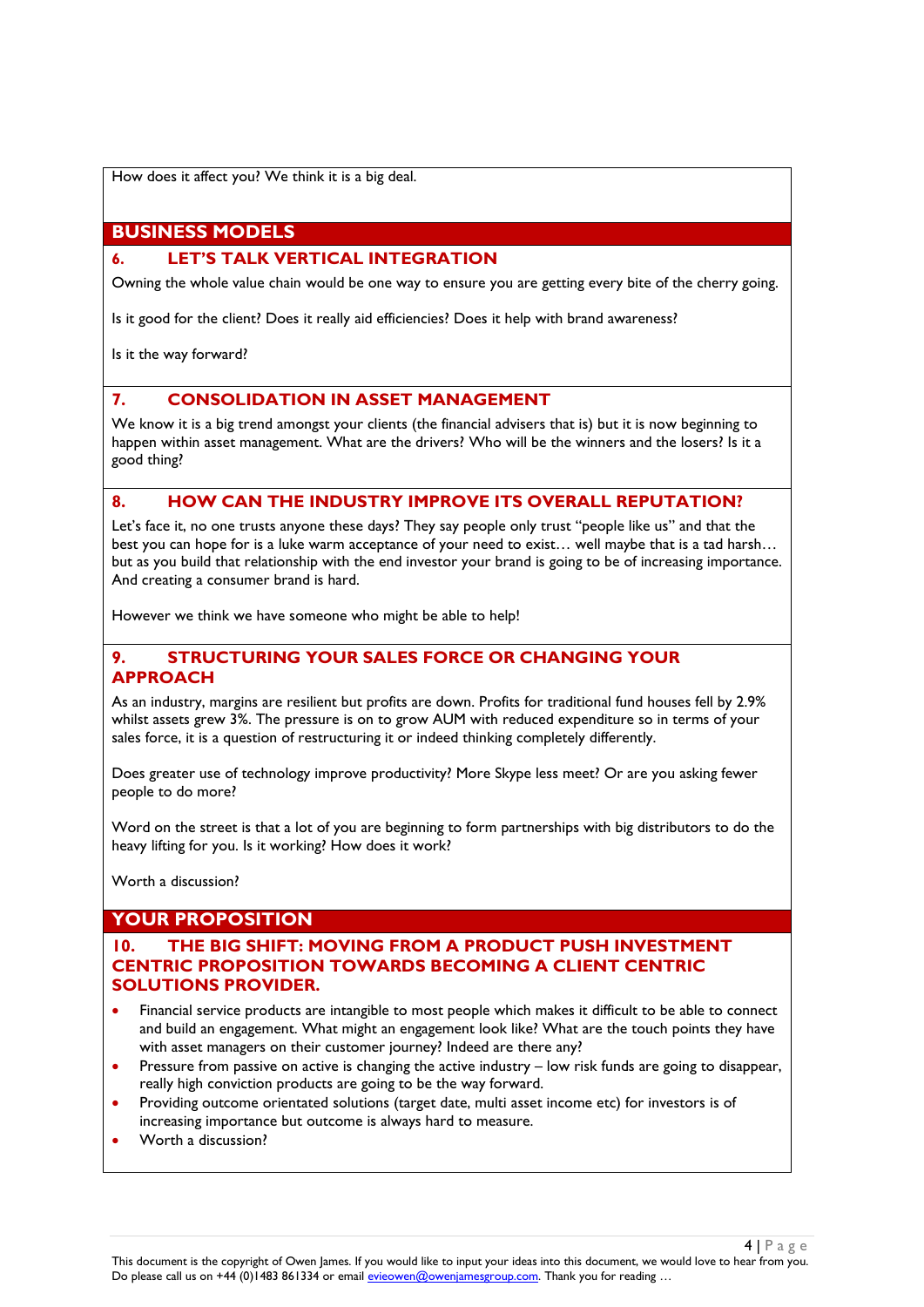#### <span id="page-4-0"></span>**11. HOW DO ASSET MANAGERS DESCRIBE THEIR VALUE?**

- Well the starting point has to be to whom are you describing your value? Is it to the intermediary channel or to the end client?
- In a way it is probably easier to differentiate your offering to the intermediary channel. You can talk about your performance, your fees, offer a collaborative approach and use state of the art technology.
- To the end customer you are convincing them that your approach to managing their money is responsible, safe and successful.
- Fund management is a skill everyone needs to know that and how do you articulate it? And how do you quantify it?

## <span id="page-4-1"></span>**12. INNOVATION:**

At the inaugural Meeting of Minds, some wise soul suggested that there was "No point creating something for 2018 – you need to be creating it for 2020/2022."

So when it comes to best practice, who is innovating well? Do you consult the end clients or do you base your approach on feedback from the intermediary channel?

Do you have a structured approach to innovation?

## <span id="page-4-2"></span>**TECHNOLOGY**

#### <span id="page-4-3"></span>**13. THINK CLIENT DIGITAL**

As the next generations of investors come into view, what might they be looking for?

Will they be demanding low touch, data rich efficiencies? Or a combination of technology backed up by humans when that reassurance is needed? We suspect they will want the choice – and lots of it.

And with the introduction of Open Banking and the growth in apps enabling your clients to see their finances in one central place, might it be time to fit in with that brave new world? Or are you leaving that to the platforms?

# <span id="page-4-4"></span>**14. BIG DATA – ENSURING IT MAKES A DIFFERENCE**

As Heads of Retail you will want to have a full picture of your clients (both intermediated and end investor); you will want a handle on the fund flows – which are proving popular; how your sales team are performing by client segment and geographically … well that sounds like a reasonable starting point.

Identification and prioritisation of only the most relevant data is the first step. Data scientists are big data wranglers. They take an enormous mass of messy data points (unstructured and structured) and use their formidable skills in math, statistics and programming to clean, massage and organize them. Well that is what it says on Google!

So as a starting point:

- Data are best used within organisations when shared on a wide scale. Success can be demonstrated from aggregation and simplification of all relevant data to align internal disciplines behind one shared view.
- Sharing data and giving unrestricted access democratises customer insight enabling more effective decision-making at the point of action, creating significant impact on customer engagement.
- Data need to be simplified and continuously improved.

Well those are the headlines - this session will provide guidance as to what works as a data strategy.

# <span id="page-4-5"></span>**GEOPOLITICS**